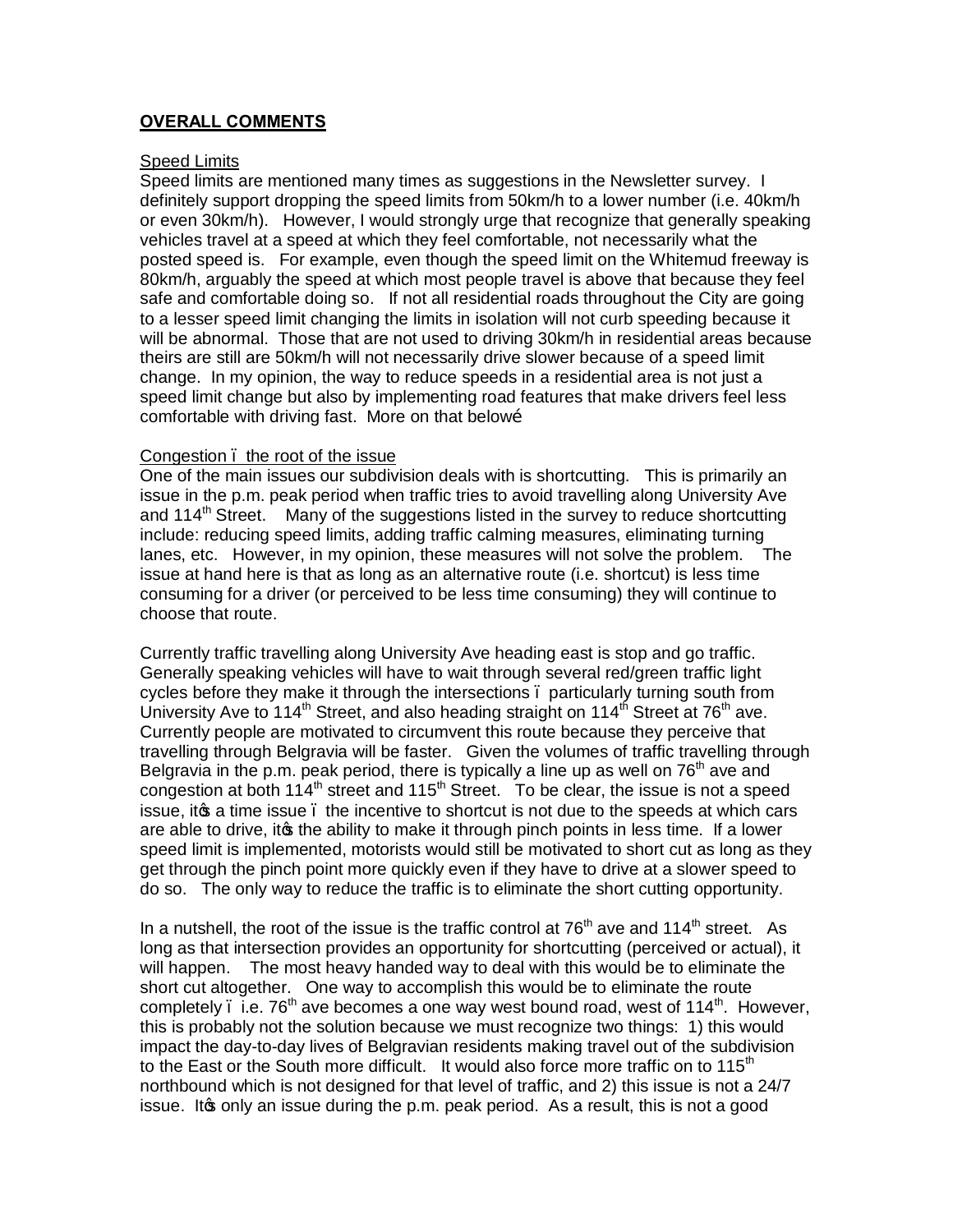solution. Further along in my letter I make some different recommendations to mitigate the short cutting.

## Road widths / Traffic Calming

Firstly, I noticed in the survey there were quite a few suggestions to add speed bumps throughout our neighbourhood. I very strongly advocate that we not add speed bumps to our neighbourhood. The unintended consequences of adding speeding bumps far outweigh the perceived benefits. I can appreciate the premise of adding speed bumps to slow traffic, but this needs to be dealt with in other ways.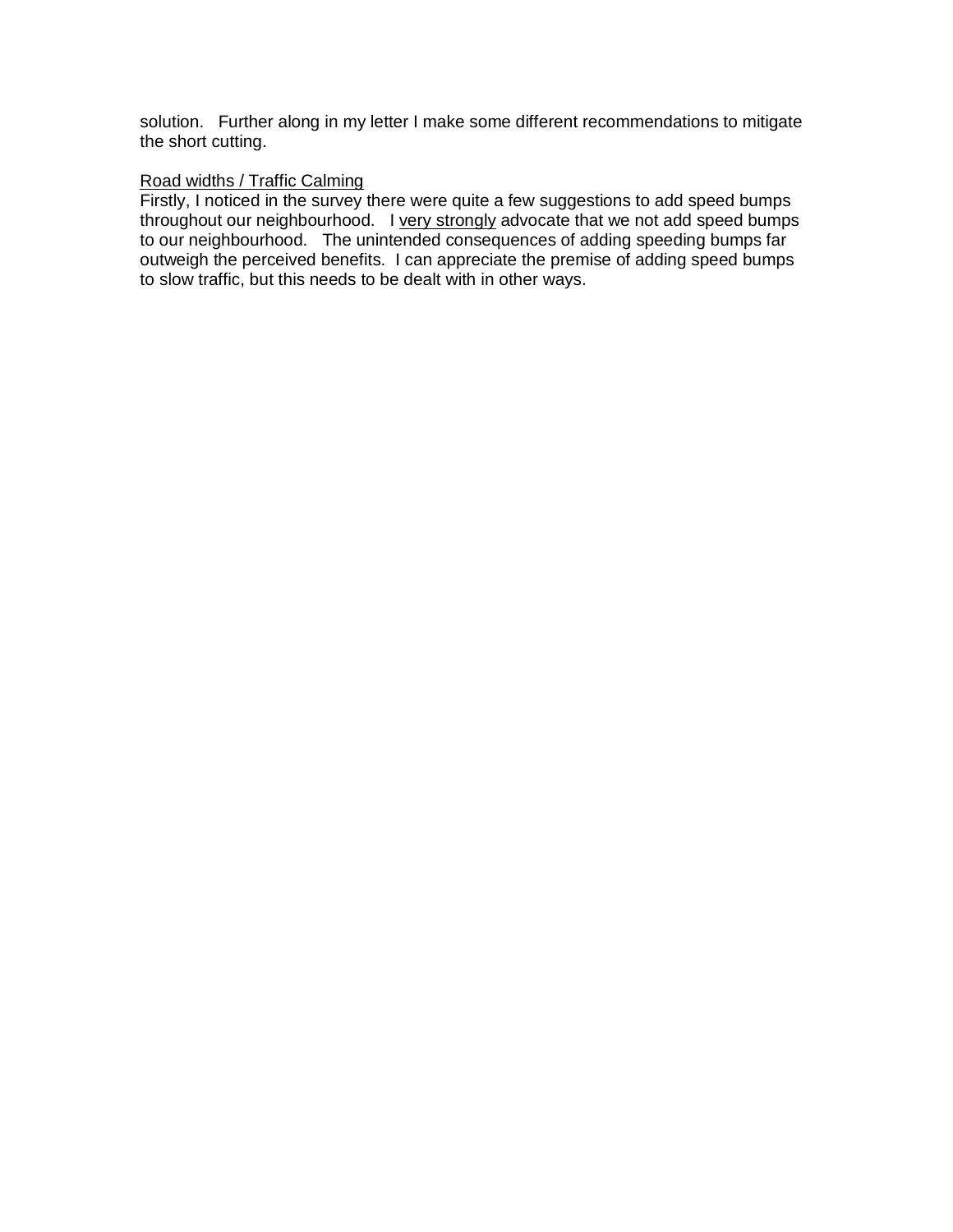# **RECOMMENDATIONS**

• Recommendation #1: No right turn from  $76<sup>th</sup>$  ave on to 114<sup>th</sup> St during peak periods.

e.g. similar to no left turns during peak periods (as shown below  $\cdot$  124<sup>th</sup> St. and 107<sup>th</sup> ave)



- o Goal: to eliminate the opportunity for short cutting
- $\circ$  The benefit of this option would be a direct correlation between the traffic controls and the issue at hand  $\ldots$  i.e. right hand turns at 76<sup>th</sup> ave on to 114<sup>th</sup> St. south during the p.m. peak period.
- $\circ$  The downsides of this option are:
	- **May require police monitoring to increase acceptance . perhaps** this could be done as sporadically much like speed traps.
	- **Restricts right hand turns for local traffic. However, local traffic** could still exit the subdivision with a right turn at University Ave and 115<sup>th</sup> street. I would argue not being able to turn right in the p.m. peak period is a good trade off for eliminating the short cut traffic through our neighbourhood.
- Recommendation #2: Revise the timing of lights on the Arterials in the p.m. peak period
	- $\circ$  Goal: to move more traffic along the high volume route in the p.m. peak period. Moving more traffic volume along the major artery roads would discourage shortcutting.
	- $\circ$  More priority right turn from University Ave to 114<sup>th</sup> Street combined with more north/south green light time at 114<sup>th</sup> and 76<sup>th</sup> to move the high volume of traffic.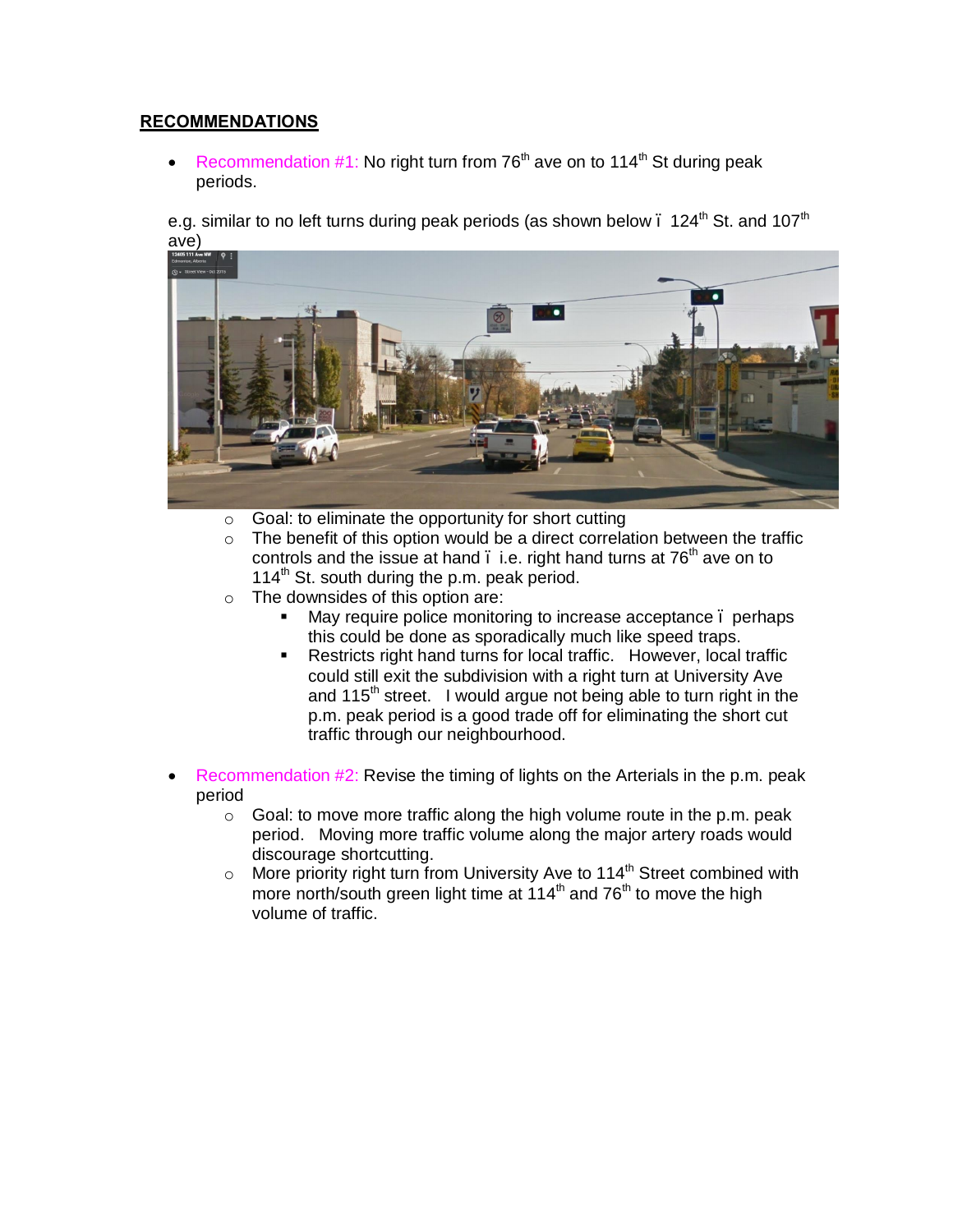- Recommendation #3: Revise the order of the lights at 76<sup>th</sup> ave and 114<sup>th</sup> St.
	- $\circ$  Goal: to limit the traffic flow from Belgravia on to 114<sup>th</sup> Street in the p.m. peak period. Less traffic flow along this route would over time discourage shortcutting.
	- $\circ$  Currently the order of the lights is as follows (green lights):
		- East on  $76<sup>th</sup>$
		- $\bullet$  West on 76<sup>th</sup>
		- Priority turns from  $114<sup>th</sup>$  to 76<sup>th</sup> Ave
		- North / South on  $114^{\text{th}}$
		- · When an LRT train comes, the cycle starts from the beginning.
		- ß Each time an LRT train comes the cycle restarts. As such the traffic heading east on  $76<sup>th</sup>$  is always the first to go. This order, combined with the highest volume of LRT trains in the p.m. peak period provides greater opportunity for vehicles to exit Belgravia on to  $114^{\text{th}}$ . As a result, the eastbound traffic is effectively given preferential priority because it always gets to go first after a train.
	- o Change the light timing to the following:
		- Priority turns from  $114<sup>th</sup>$  to 76<sup>th</sup> Ave
		- West on  $76<sup>th</sup>$
		- East on  $76<sup>th</sup>$  (moved from  $1<sup>st</sup>$  to  $3<sup>rd</sup>$ )
		- North / South on  $114^{\text{th}}$
	- o This recommendation has the following advantages:
		- **The infrastructure exists as of today . no further investment** required
		- Can be tailored to deal with the abnormal traffic volumes during only a portion of the day.
- Recommendation  $#4$ : Change the duration of the lights at  $76<sup>th</sup>$  ave and  $114<sup>th</sup>$ Street. for the p.m. peak period.
	- o During the p.m. peak period reduce the green light time allowed for east bound traffic on 76<sup>th</sup> ave.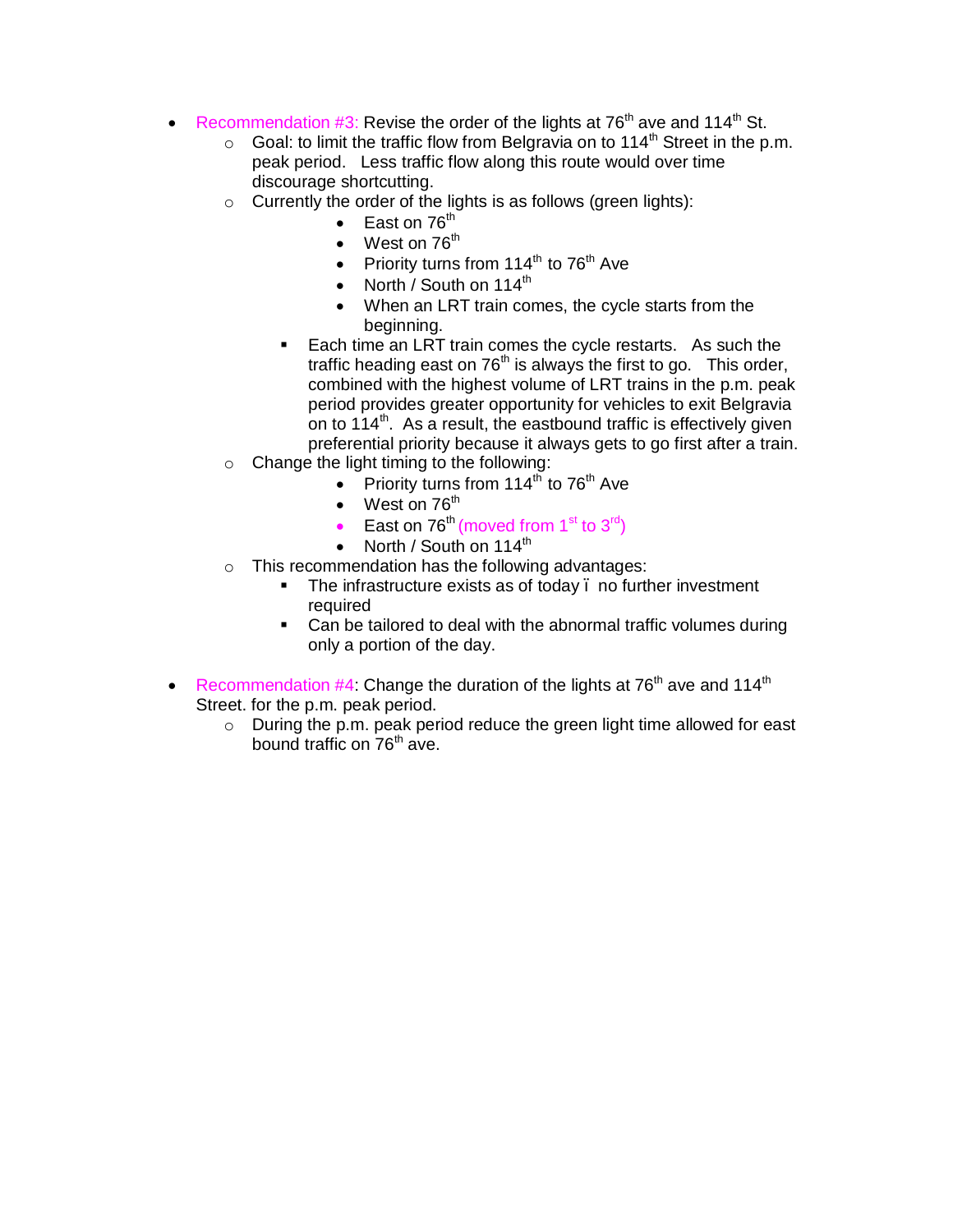- · Recommendation #5A: Please do not recommend the use of speed bumps. Speed bumps will not address shortcutting and the unintended consequences of adding them far outweigh the benefits.
	- $\circ$  Speed bumps will not address one of the major issues . shortcutting. Speed bumps will slow down traffic but they will not dissuade shortcutting as long as the wait times on the short cut are shorter than the main thoroughfares. The factor leading to shortcutting is the traffic bottle necks, not the speed at which vehicles can travel. Given the long wait times on University Ave, even with speed bumps shortcutting would still occur.
	- o Speed bumps have the following unintended consequences:
		- By adding speed bumps to the busier roads (e.g. Saskatchewan Dr. and  $76<sup>th</sup>$  ave) shortcutting traffic will be motivated to travel on roads nearby without speed bumps (e.g. 119<sup>th</sup> street and 78<sup>th</sup> ave). These other roads would then see higher volumes of traffic that they were not designed to accommodate.
		- **•** Decrease in the response times for emergency vehicles that have challenges navigating speed bumps.
		- ß Some research has shown speed bumps actually lead to higher speeds, because some people feel they need to accelerate faster to make up for the lost time of slowing down for the speed bump.
		- **Increase in noise pollution.** Instead of vehicles travelling at a constant velocity, when hindered by a speed bump they will be forced to brake and then accelerate. Imagine a loud vehicle (e.g. a Harley Davidson motorcycle) travelling along that route. After each bump there would be a loud burst of acceleration as the bike brings itself up to the speed limit repeatedly.
		- ß Speed bumps are marginally less environmentally friendly. The requirement to slow down and accelerate repetitively consumes more gasoline.
		- ß Speed bumps are less aesthetically pleasing to the eye.
		- ß Increase in nuisance for residents. While commuter traffic travel in the subdivision at most 5 times a week (i.e. during p.m. peak period Monday to Friday) local traffic would travel the same roads multiple times per day. This would result in residents (who are less likely to speed in their own neighbourhood) to be the ones most impacted by the speed bumps.
	- o Speed is likely of primary concern on the larger collector roads within the neighbourhood . Saskatchewan Drive and  $76<sup>th</sup>$  ave. Because these roads are wider, they are much more prone to high speeds. Whereas the remaining roads, which have a local road classification, typically have enough space for two parking lanes (one on each side) and 1.5 lanes of driving lanes. When cars are parked on both sides of the road, because you are effectively sharing the driving lane with oncoming traffic you are more prone to drive slower. We can use other design features on the collector roads to make use of this same concept without needing speed bumps.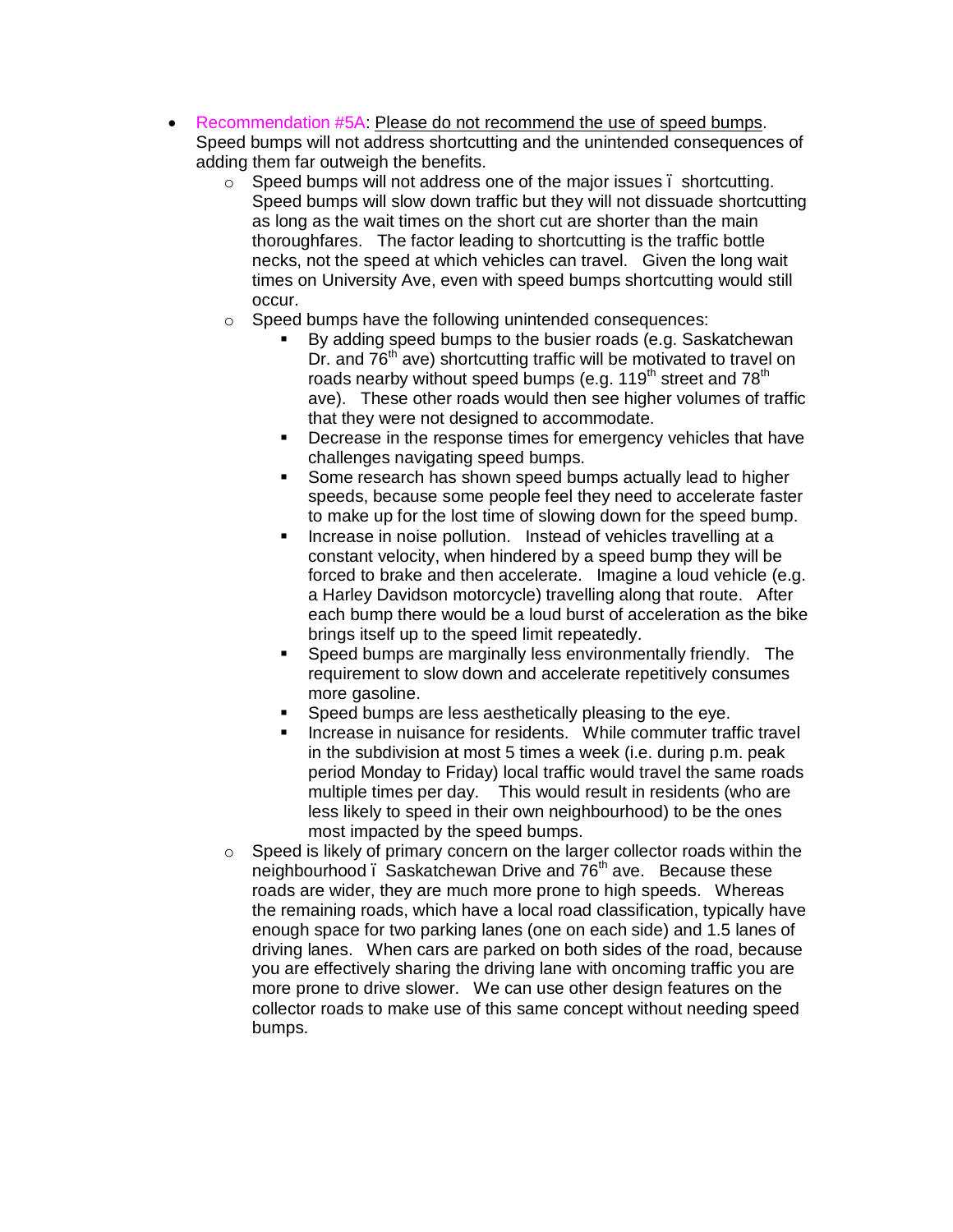- **Recommendation #5B: Use alternative forms of traffic calming** 
	- $\circ$  Reducing the speed limit to 30 or 40 km/h is a good suggestion. However this should not be done in isolation. It needs to be accompanied by other traffic calming measures:
	- o Goal: To make drivers more subconsciously aware of their speed and to make it less appealing to drive faster. The could be done using a combination of the following:
		- Narrowing the carriage width of collector roads (not local roads)
			- Narrowing lanes or reducing the number of lanes can give the impression of a more confined road and results in reduced speeds.
			- In recent history, industry standards have generally defaulted to making busier collector roads within neighbourhoods wider. The theory was that these roads accommodated more traffic and need more room. However, some industry experts feel that the unintended consequence of wider roads is that motorists feel more comfortable driving fast on them. This is not ideal within neighbourhoods.
			- For example . Saskatchewan Drive is wide enough to accommodate parallel parking on both side, plus almost two full travel lanes (one in each direction). Furthermore, given that no parking is permitted on one side of Saskatchewan Drive (some areas 24/7, some areas between the hours of 7am and 7pm) in peak times the parking lane is used a travel lane. This results in effectively two very wide travel lanes on the road and, as such, vehicles are more likely to drive faster.
			- Narrowing the carriage width can be done in several ways
				- o Eliminate the parking lane closer to the river altogether
				- $\circ$  Convert the parking lane into a bikeway. Delineate the pavement with green paint to clearly indicate where drivers should drive and where they shouldn $\phi$ . This could be applied to both  $76<sup>th</sup>$  ave Saskatchewan Drive (will talk about this more later).

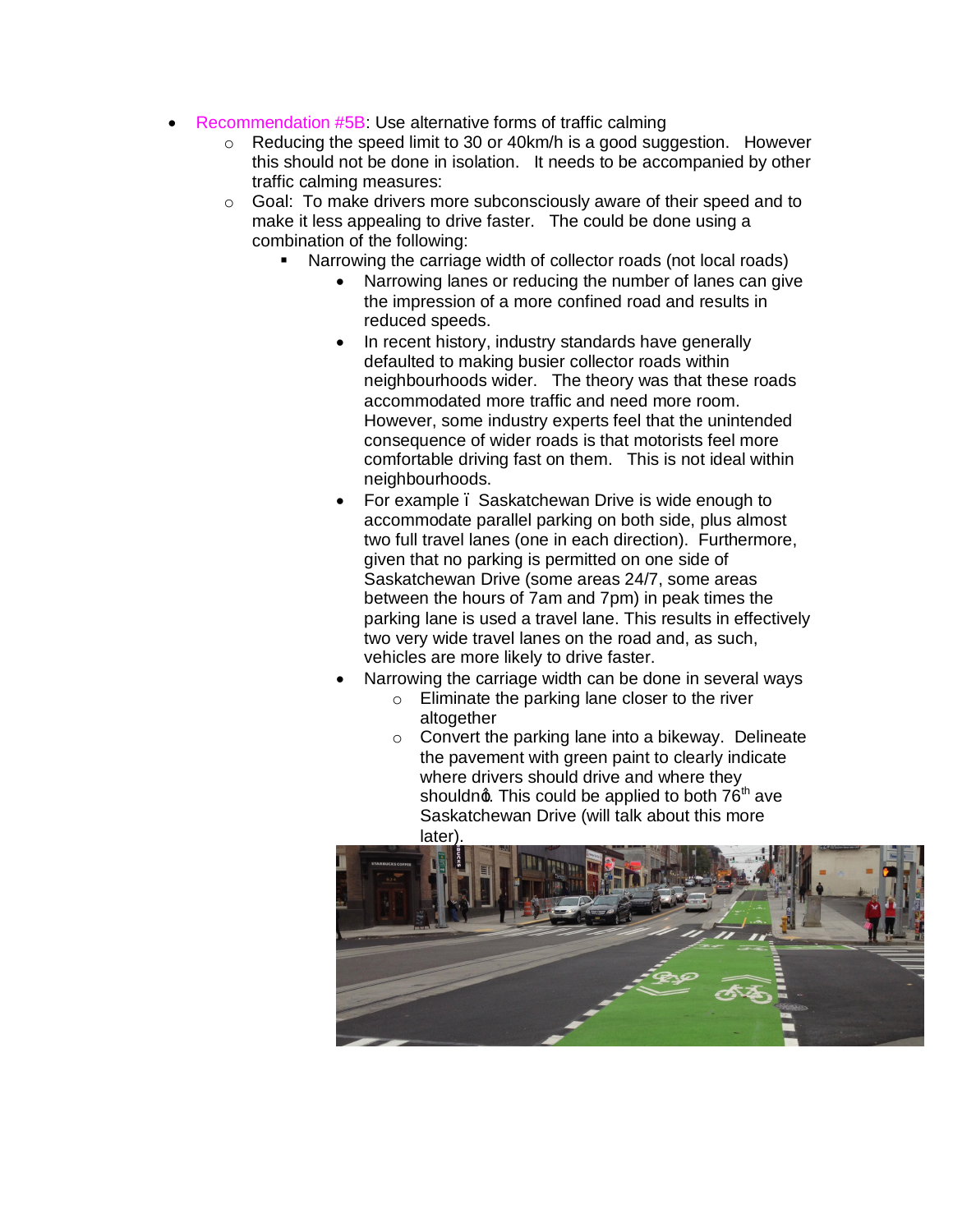- · Add intermittent obstacles to reduce the stretches of straightaway where vehicles can accelerate.
	- **Bump outs used in conjunction with marked pedestrian** crossings
		- The combination of the visual cues of a road narrowing as well as the implied obstacle that pedestrians maybe be present nearby causes drivers to psychologically raise their awareness of their speed and are more likely to feel pressure to slow down (even if pedestrians are not present).
		- Pedestrian crossings could easily be added at a relatively low cost to key locations in the neighbourhood.
		- · Adding marked pedestrian crossings could hopefully also encourage pedestrians to cross in those locations (instead of mid-block) and improve overall pedestrian safety.



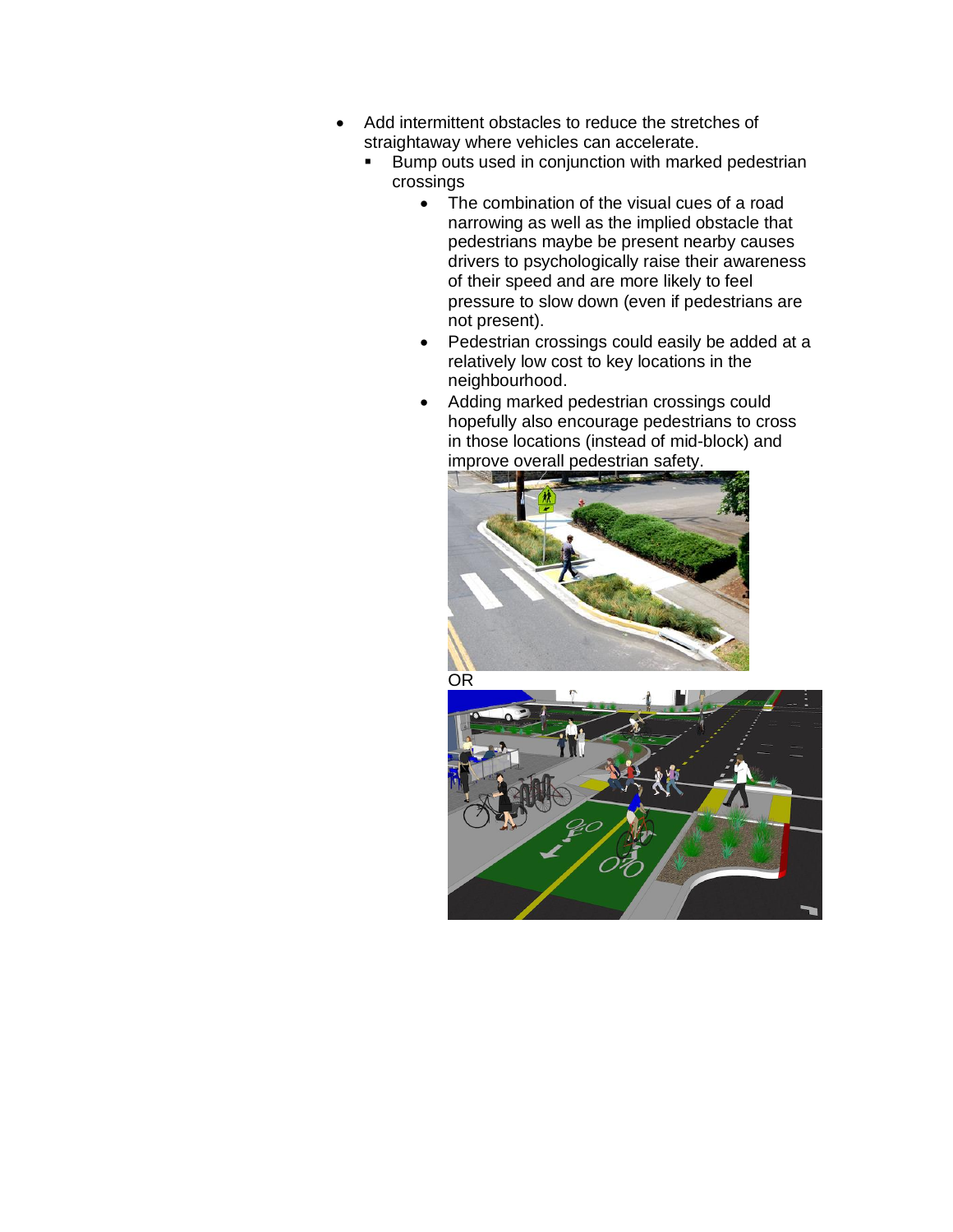· Roundabout.

One suggestion in the survey sent out in the newsletter to the residents was to add a roundabout at the intersection of 76<sup>th</sup> ave and Saskatchewan Drive. Although roundabouts come with their disadvantages such as: issues with accommodating large vehicles and making snow removal more difficult a small roundabout in this location is a great idea for the following reasons:

- o Currently traffic at this intersection is free flow along Saskatchewan Drive. Adding a roundabout would effectively add a yield to all directions, so traffic would slow down, but not be forced to stop (good for safety and also for less noise pollution than a stop sign.)
- o Traffic calming at a busy intersection
- o Traffic calming near a high pedestrian activity node (entrance to trailhead into river valley)
- o Unlike intersections that are fully built out at each corner, this area has room to accommodate a roundabout which takes up more room than a standard intersection. The intersection can steal some area from where the multi use trail currently sits.
- o Roundabouts are visually attractive given they can be landscaped. They turn an asphalt intersection into vegetated focal point.
- Recommendation #6: Where possible, add two-way bikeways on collector roadways instead of a bike lane or a sharrow going in each direction.  $(76<sup>th</sup>$ avenue / Saskatchewan Drive)
	- $\circ$  Configuration: two way bike lane, two way vehicle lane, one parking lane
	- o By consolidating the two bikes lanes on one side of the road you achieve the following:
		- $\blacksquare$  Less conflict between vehicles and bikes
		- ß Provides a dedicated areas for bikes to reduce the potential for pedestrian / cyclist conflict
		- **Provides a safer venue for more bike traffic. Some studies show** there are several kinds of cyclists. Daily commuters are generally stronger cyclists and more likely to cycle in and amongst vehicle traffic. However there is a large segment of the population that bikes on sidewalks beside busy roads (more like a pedestrian) due to their perception of safety. They do this even though sidewalks are supposed to be for pedestrians. Providing a safer, dedicated area for cyclists would encourage more of the cycling population to use the bike lanes.
		- $\blacksquare$  A dedicated bike lane is more visible if it is wider. Would result in vehicle traffic staying out of it. Recommend painting the asphalt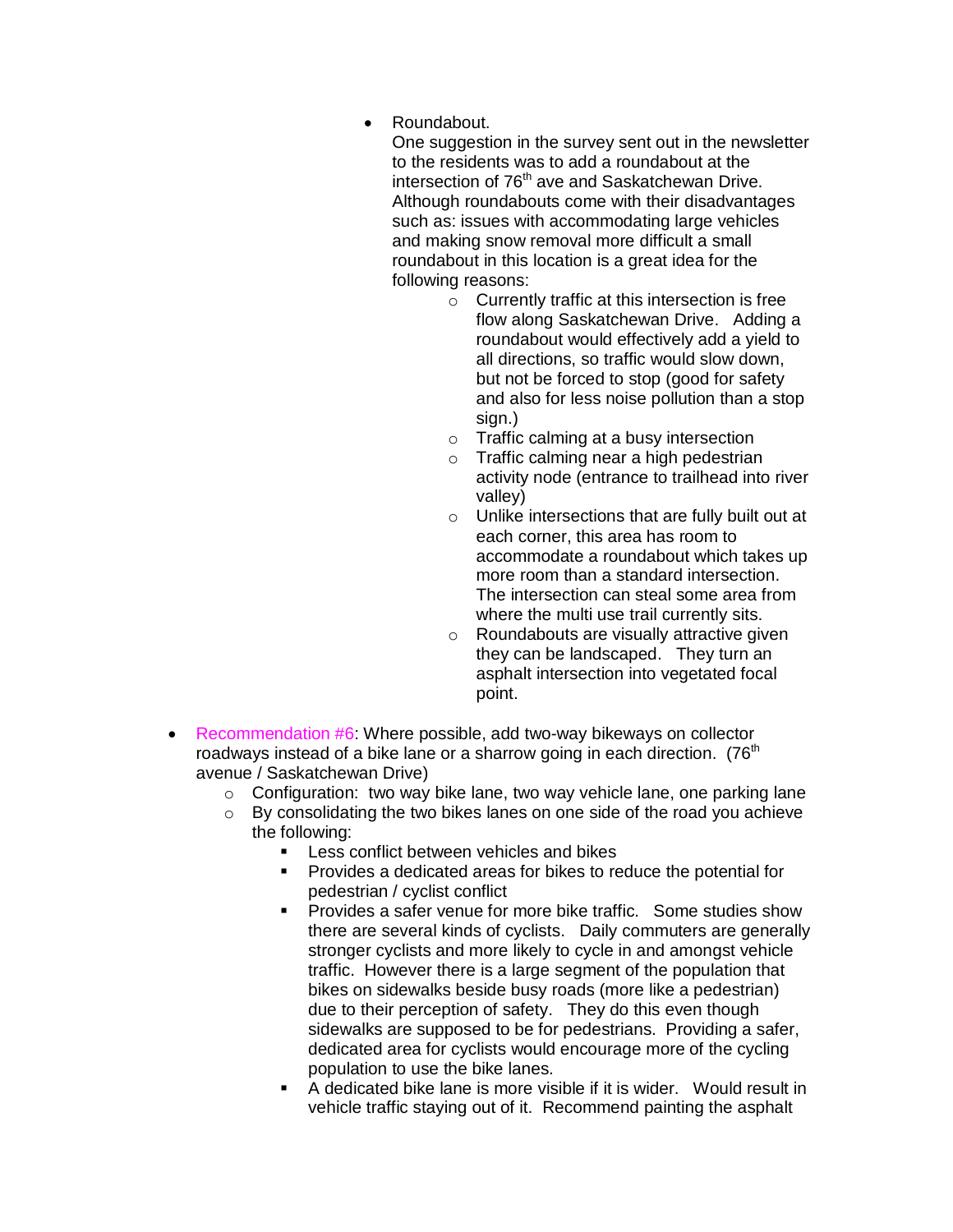green to further delineate the difference between bike traffic and car traffic

- ß In practice the configuration of one bike lane on each side of the road (as is currently the case on 76<sup>th</sup> ave) does not get maintained properly in the winter. The bike lane remains largely unplowed renders them useless as bikes end up cycling in the driving lanes instead because they have been cleared. A combined two way bikeway is much easier for a normal grader to clear in the winter.
- Recommendation #6A: Consideration of winter climate for bikeway delineation. o Some bikeways have used physical barriers to further delineate the
	- vehicle lanes from the bikeway.



- o Physical barriers on bikeways are ideal because they create a hard delineation between the cyclists % pace+ and the vehicles % pace+. However, by adding these in a City like Edmonton it makes maintenance more difficult – in particular with respect to snow removal. This should be considered when creating bikeways.
	- ß If the balance of priorities at any costs tips towards safety, the bikeways can be cleaned with smaller equipment (e.g. skid steers or sweepers).
	- **If ease of maintenance is paramount, no barriers would be better.**
	- One compromise may be to have removable barriers, they could be installed in the spring and removed in the winter. This, of course, would add maintenance which may not be desirable from the City operspective.
- $\circ$  If barriers to the bikeway do exist, this would necessitate special (i.e. smaller) equipment to clear them - there is a chance that the road gets cleared first and the bikeway does not. This would eliminate the benefit of having the bikeway.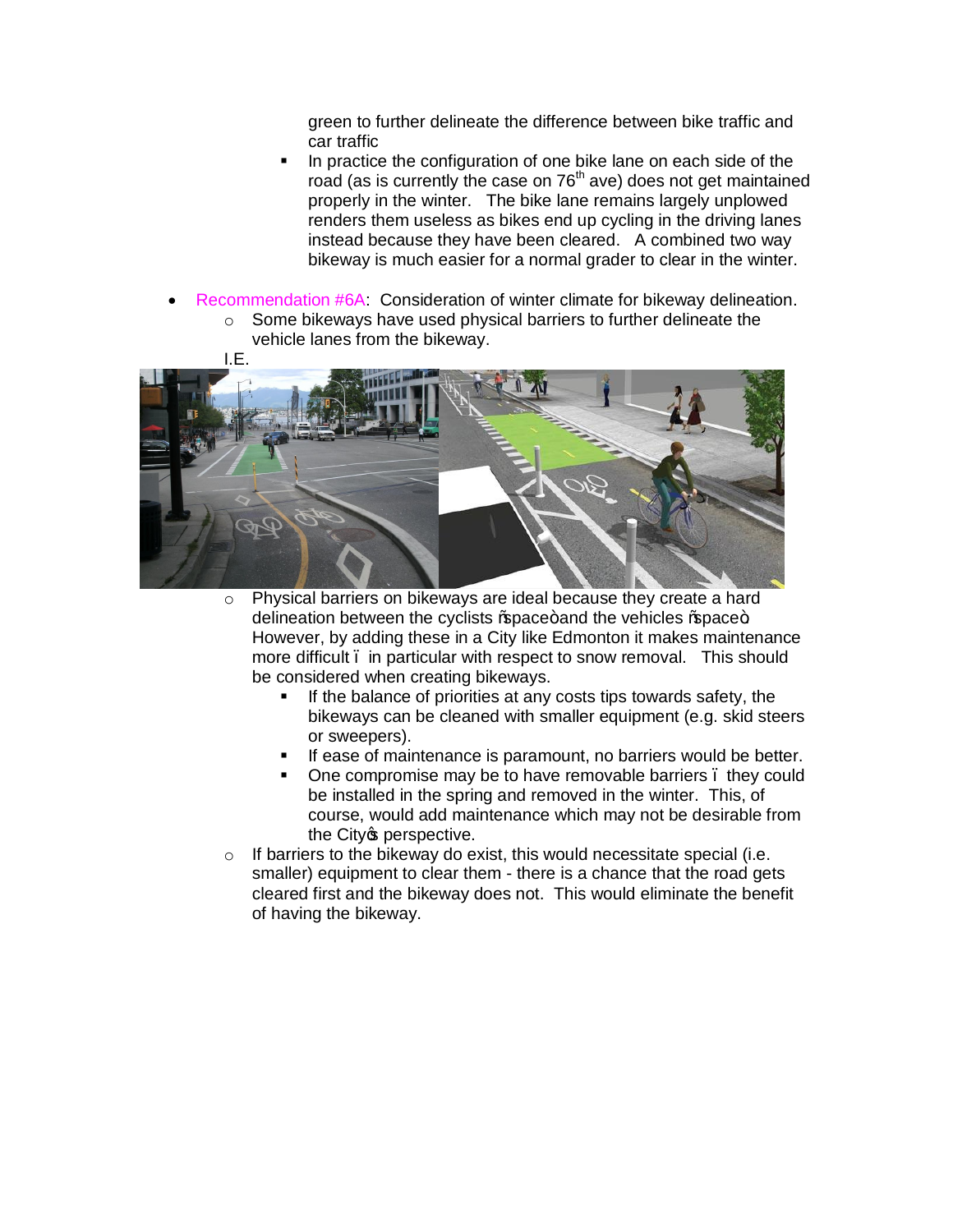- · Recommendation 6B: If needed in favour of a bikeway, eliminate on street parking from all (or portions) of one side of  $76<sup>th</sup>$  ave.
	- $\circ$  The most logical location for the bikeway is on the north side given the LRT station and underground pedway is on that side.
	- $\circ$  As mentioned above, having a dedicated bikeway should in theory make the roadway feel narrower and help slow down traffic. However, given Igm not 100% certain of the width required, Igm not sure if there enough room. If not, Ind suggest eliminating one side of the on street parking in favour of the bikeway.
	- o Based on my experience on usage to date, it would appear that on street parking is most used between 114<sup>th</sup> Street and 115<sup>th</sup> Street. However west of 115<sup>th</sup> Street on street parking is less congested . likely because most homeowners park in the rear. In some stretches parking is already restricted to one side of the road.
	- $\circ$  Given this, Ind suggest that in order to provide more room for a two way bikeway, one of the parking lanes be eliminated.
	- $\circ$  Having said this, 76<sup>th</sup> avenue has been identified by the City as a priority growth area for higher density uses. As a result, the burden for parking along 76<sup>th</sup> will in theory increase of over time. Careful consideration of the off-street parking requirement mandated for newer higher density development should be taken to avoid overburdening the on street parking available.
- Recommendation #7: No grandfathering of Front Driveway access along 76<sup>th</sup> ave.
	- $\circ$  All of the homes today fronting on 76<sup>th</sup> ave have rear lane access.
	- o Most of these homes use this access, but there remains a small percentage that have front drive access. I could be mistaken, but I believe the City grandfathers this. I.E. If you buy a home that has a front driveway, you can build a new home on that lot that also has a front driveway. If that is correct,  $\log$  suggest that along  $76<sup>th</sup>$  avenue rear driveway access should be mandated at the building permit stage.
	- o By eliminating any front driveway access you will reduce the safety conflict of traffic backing up into  $76<sup>th</sup>$  ave.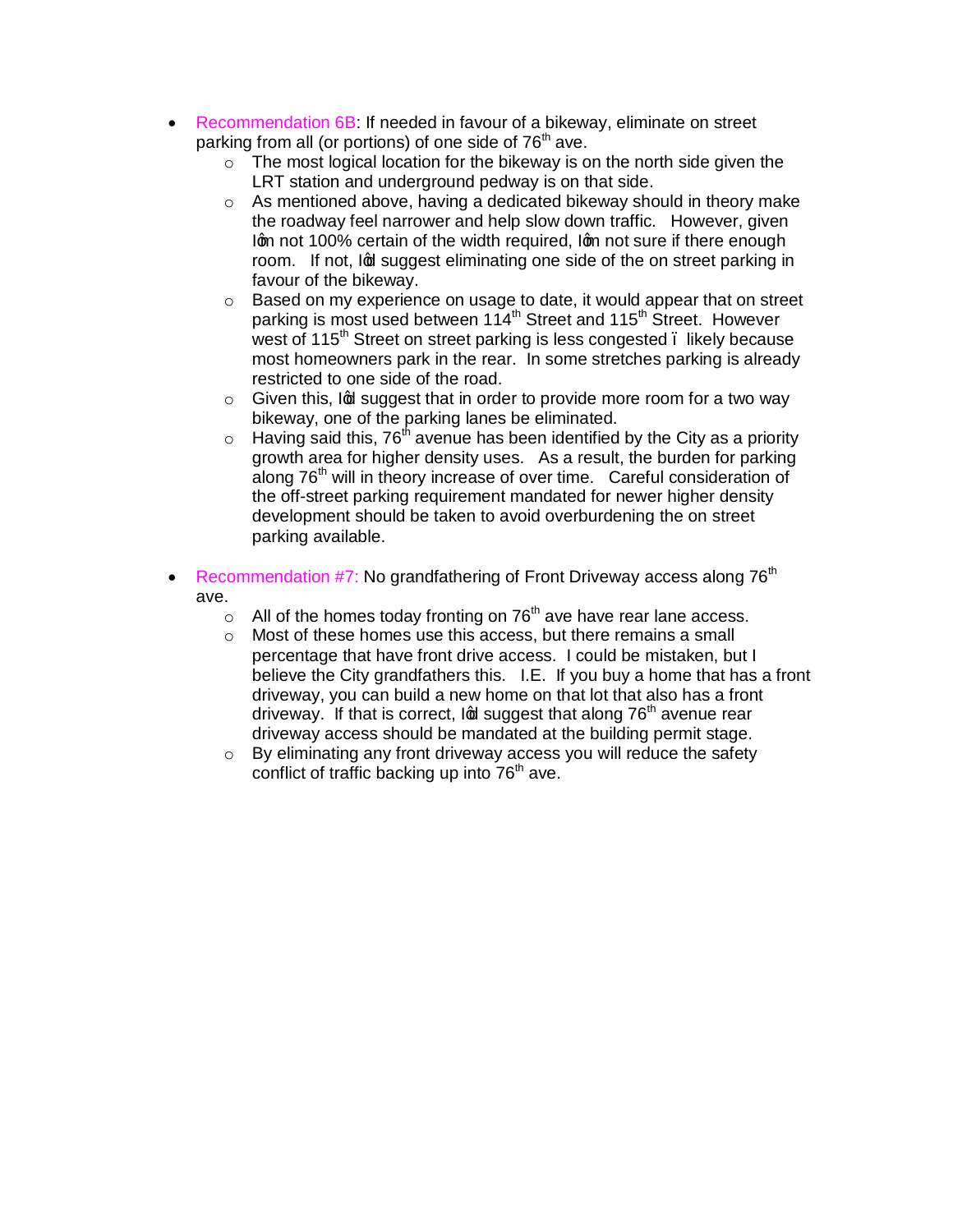- · Recommendation #8: Ask the City to provide us with information to help focus the discussion
	- $\circ$  For example, does the City  $\circ$  traffic engineering experts use any studies done from other winter Cities? Northern Europe? Northern US?
	- o Have any traffic impact assessments (formal studies done by traffic engineers based on an actual traffic counts) been done in other similar cases to ours within Edmonton? If yes, what are the results of these assessments? Are there any recommendations from recent studies they can share with us?
	- $\circ$  Do they have any preferences with respect to the type of traffic controls and measures they like to use?
	- o What kind of background work was done for other bikeways in the City? For example the newly approved  $83<sup>rd</sup>$  ave bikeway near Whyte Ave.
	- o Typically municipalities have a standard cross section that is used for each classification of road (For example, the City of Edmontonos standard cross section for a collector road with monolithic sidewalk on both sides is 20m. this includes the boulevard, sidewalks and an 11m road.



o Having said this, road specifications change all the time. Given our neighbourhood was built in the 1950 $\sigma$  I would be curious to know what right of way widths are available to work with in Belgravia?  $76<sup>th</sup>$  ave? Saskatchewan Drive? Is this information they provide us?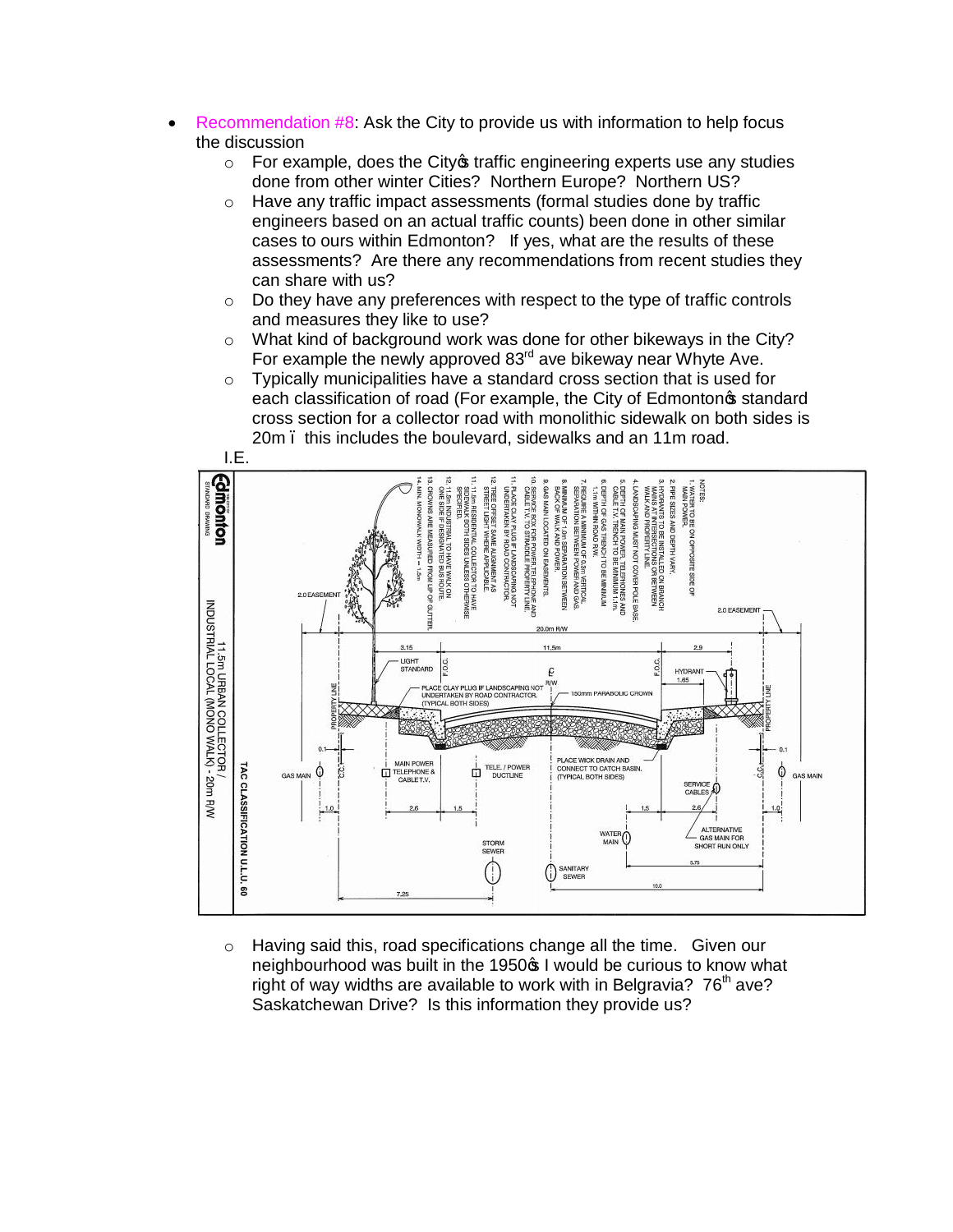Other recommendations in the Newsletter that I AGREE with:

- ß Provide more marked crosswalks
- $\blacksquare$  Add a lay-by (not ‰alayby+) for drop-off / bus traffic in front of Belgravia school
- **Extend multi use Trail all the way to the pedestrian bridge over Belgravia Road**
- **Make the service road on the south side of University Ave between 115<sup>th</sup> and** 119<sup>th</sup> Street one way westbound.
	- $\circ$  This has the benefit of reducing the opportunity to shortcut in the p.m. peak period while still providing access for residents with only a slight increase in inconvenience.
- **Ensure there are curb ramps on all curbs in the community for wheel chairs,** walkers and strollers.
	- $\circ$  I agree with the principal, but think a better recommendation would be:
		- ß Add wheels chair ramps at all pedestrian crossings. On local roads use rolled face curb. Due to higher traffic and speeds, on collector roads use straight face curb to direct pedestrian and wheelchair traffic to safer crossing locations located at intersections.

# Other recommendations in the Newsletter that I DISAGREE with:

- o **Provide a sidewalk on the east side of 115 street.** In an ideal world lod agree. However space in the right of way is limited.  $115<sup>th</sup>$  is one of the most heavily used cyclist corridors. Along with the rest of the path from the Belgravia Road foot bridge all the way to University Ave. This is discussion regarding the  $76<sup>th</sup>$ ave corridor, but based on my experience, the cyclist traffic is far greater on this corridor. Providing a road cross section that gives some dedicated space to each of: cyclist, pedestrian and vehicles would be ideal here. The sharrows that currently exist today are a sacrifice for both cyclists and vehicles that can be avoided I think.
	- $\circ$  Instead of the current setup of sharrows for cyclists give cyclists their own dedicated space (preferably a two lane bikeway)
		- Along 115<sup>th</sup> from University to  $73<sup>rd</sup>$
		- Along  $73^{\text{rd}}$  from 115<sup>th</sup> to 116<sup>th</sup>
		- Along  $116^{th}$  from  $73^{rd}$  to 71st
	- $\circ$  Pedestrians will still have access to a viable option with a sidewalk on one side of the road.
	- o Cyclists will have a wider, safer dedicated space thus encouraging all bike traffic (including less experienced riders) to use it.
	- o Cyclists will have less vehicle / pedestrian conflicts with their own space.
	- o A two lane bikeway with no barriers on its own side of the road will be far more likely to be clear of snow in the winter.
	- o If space becomes constrained to accomplish the above, consider using a monolithic sidewalk instead of the currently used separate sidewalk along 115<sup>th</sup>. It requires less room, but still provides a safe option for pedestrians.